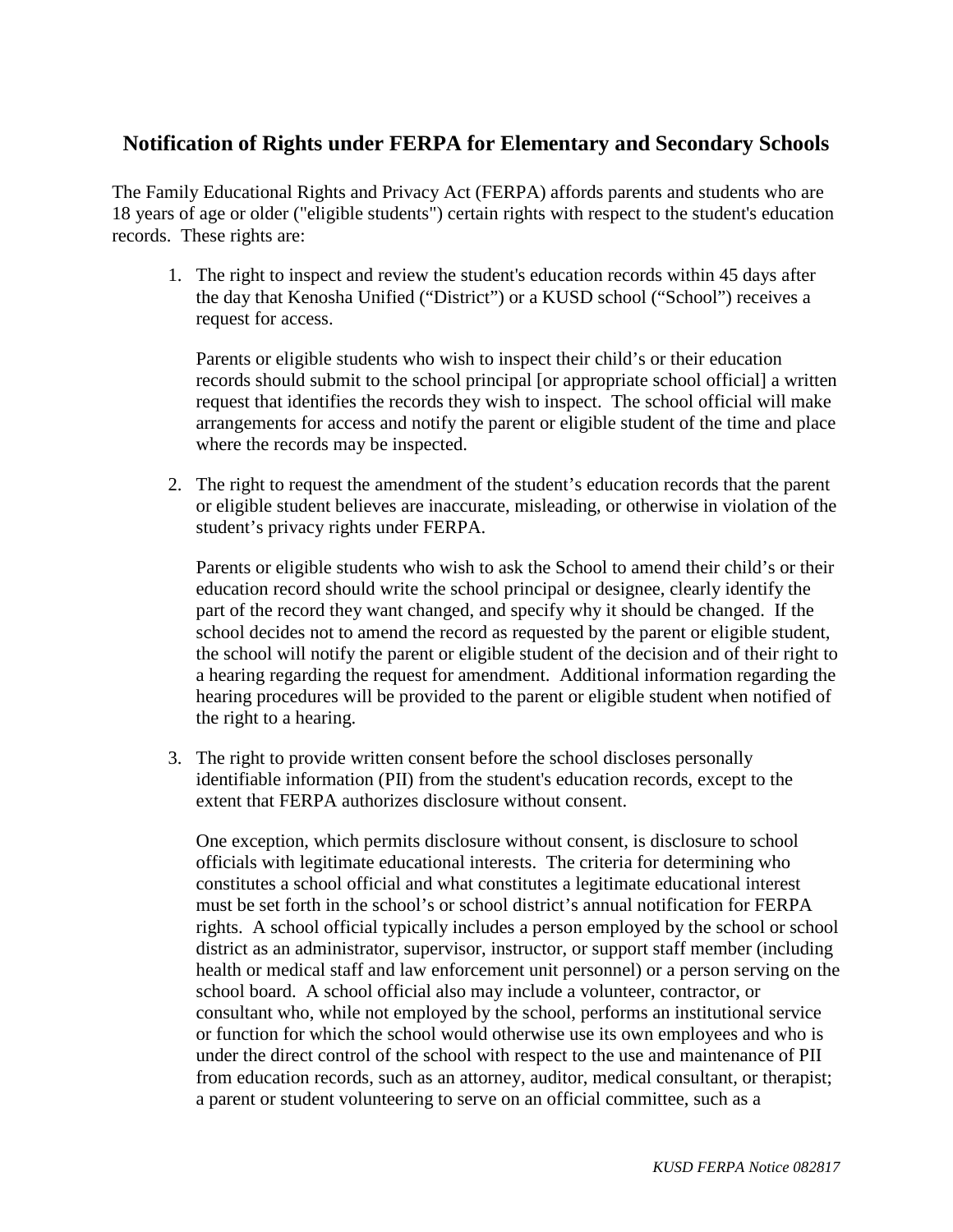disciplinary or grievance committee; or a parent, student, or other volunteer assisting another school official in performing his or her tasks. A school official typically has a legitimate educational interest if the official needs to review an education record in order to fulfill his or her professional responsibility.

Upon request, the school discloses education records without consent to officials of another school or school district in which a student seeks or intends to enroll, or is already enrolled if the disclosure is for purposes of the student's enrollment or transfer. The District will forward records upon such request or the parent or eligible student initiates the request.

4. The right to file a complaint with the U.S. Department of Education concerning alleged failures by the Kenosha Unified to comply with the requirements of FERPA. The name and address of the Office that administers FERPA are:

> Family Policy Compliance Office U.S. Department of Education 400 Maryland Avenue, SW Washington, DC 20202

See the list below of the disclosures that elementary and secondary schools may make without consent.

FERPA permits the disclosure of PII from students' education records, without consent of the parent or eligible student, if the disclosure meets certain conditions found in § 99.31 of the FERPA regulations. Except for disclosures to school officials, disclosures related to some judicial orders or lawfully issued subpoenas, disclosures of directory information, and disclosures to the parent or eligible student, § 99.32 of the FERPA regulations requires the school to record the disclosure. Parents and eligible students have a right to inspect and review the record of disclosures. A school may disclose PII from the education records of a student without obtaining prior written consent of the parents or the eligible student –

- To other school officials, including teachers, within the educational agency or institution whom the school has determined to have legitimate educational interests. This includes contractors, consultants, volunteers, or other parties to whom the school has outsourced institutional services or functions, provided that the conditions listed in § 99.31(a)(1)(i)(B)(*l*) - (a)(1)(i)(B)(3) are met. (§ 99.31(a)(1))
- To officials of another school, school system, or institution of postsecondary education where the student seeks or intends to enroll, or where the student is already enrolled if the disclosure is for purposes related to the student's enrollment or transfer, subject to the requirements of  $\S 99.34.$  ( $\S 99.31(a)(2)$ )
- To authorized representatives of the U.S. Comptroller General, the U.S. Attorney General, the U.S. Secretary of Education, or State and local educational authorities, such as the State educational agency (SEA) in the parent or eligible student's State. Disclosures under this provision may be made, subject to the requirements of § 99.35,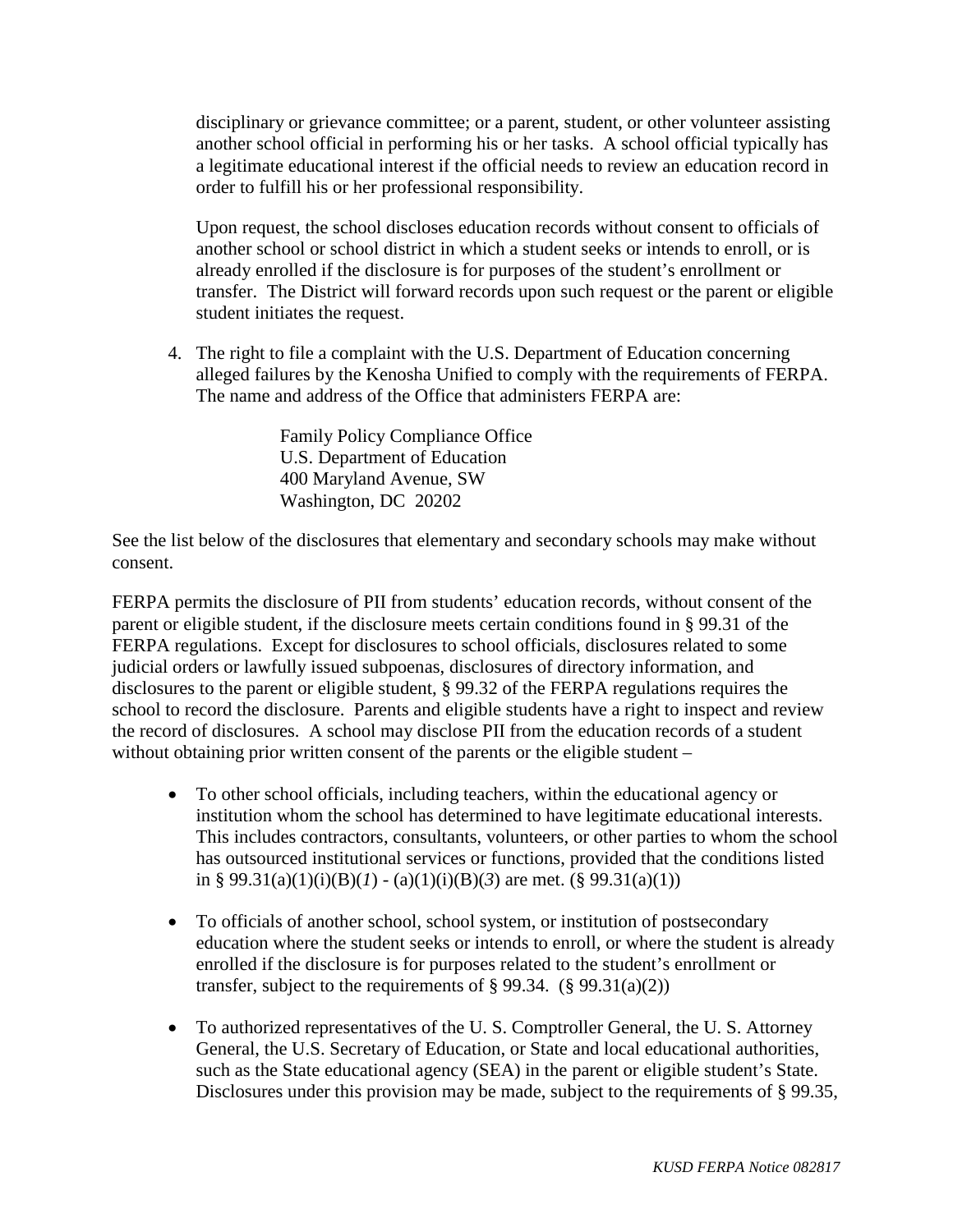in connection with an audit or evaluation of Federal- or State-supported education programs, or for the enforcement of or compliance with Federal legal requirements that relate to those programs. These entities may make further disclosures of PII to outside entities that are designated by them as their authorized representatives to conduct any audit, evaluation, or enforcement or compliance activity on their behalf, if applicable requirements are met.  $(\S$ § 99.31(a)(3) and 99.35)

- In connection with financial aid for which the student has applied or which the student has received, if the information is necessary for such purposes as to determine eligibility for the aid, determine the amount of the aid, determine the conditions of the aid, or enforce the terms and conditions of the aid.  $(\S 99.31(a)(4))$
- To State and local officials or authorities to whom information is specifically allowed to be reported or disclosed by a State statute that concerns the juvenile justice system and the system's ability to effectively serve, prior to adjudication, the student whose records were released, subject to  $\S 99.38$ . ( $\S 99.31(a)(5)$ )
- To organizations conducting studies for, or on behalf of, the school, in order to: (a) develop, validate, or administer predictive tests; (b) administer student aid programs; or (c) improve instruction, if applicable requirements are met.  $(\S 99.31(a)(6))$
- To accrediting organizations to carry out their accrediting functions.  $(\frac{8}{9}99.31(a)(7))$
- To parents of an eligible student if the student is a dependent for IRS tax purposes. (§ 99.31(a)(8))
- To comply with a judicial order or lawfully issued subpoena if applicable requirements are met.  $(\S 99.31(a)(9))$
- To appropriate officials in connection with a health or safety emergency, subject to § 99.36. (§ 99.31(a)(10)
- Information the school has designated as "directory information" if applicable requirements under § 99.37 are met.  $(\S 99.31(a)(11))$
- To an agency caseworker or other representative of a State or local child welfare agency or tribal organization who is authorized to access a student's case plan when such agency or organization is legally responsible, in accordance with State or tribal law, for the care and protection of the student in foster care placement. (20 U.S.C. §  $1232g(b)(1)(L))$
- To the Secretary of Agriculture or authorized representatives of the Food and Nutrition Service for purposes of conducting program monitoring, evaluations, and performance measurements of programs authorized under the Richard B. Russell National School Lunch Act or the Child Nutrition Act of 1966, under certain conditions.  $(20 \text{ U.S.C.} \S 1232g(b)(1)(K))$